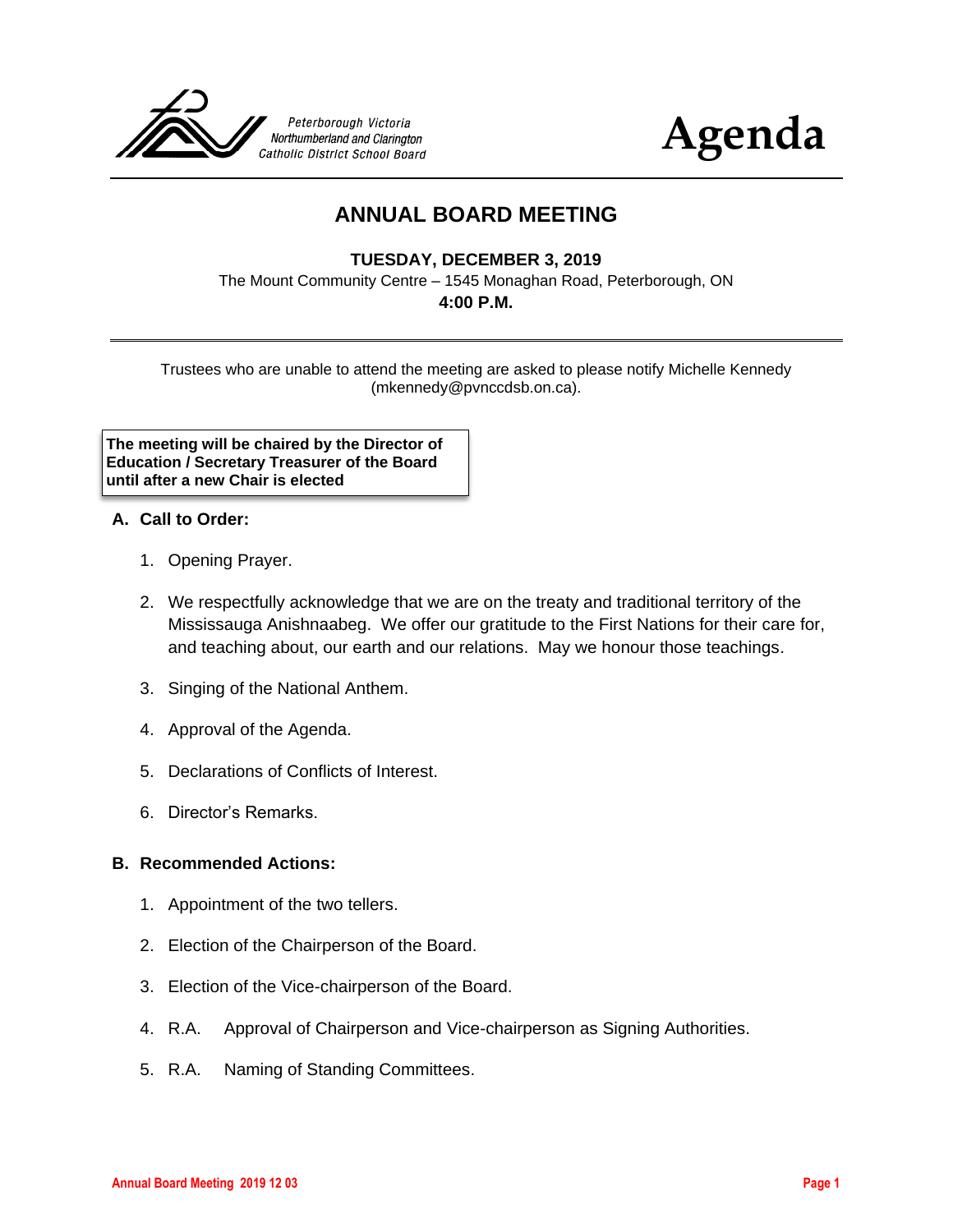- 6. Election of Standing Committee Chairpersons.
	- a. Committee-of-the-Whole.
	- b. Policy Development Committee.
- 7. Election of Board Representation to Various Committees.
	- a. Chairperson's Committee. (December 1, 2019 to November 30, 2020.)
	- b. Catholic Parent Engagement Committee. (December 1, 2019 to November 30, 2020.)
	- c. Supervised Alternative Learning Committee (December 1, 2019 to November 30, 2020.)
- 8. R.A. Destroying of the Ballots.

#### **C. Future Meetings and Events:**

- 1. Board Meeting:
	- a. Board Meeting Open Session, December 17, 2019, 6:30 p.m. (In-camera Session, 6:00 p.m.)
- 2. Standing Committee Meetings: (Listed in chronological order.)
	- a. Chairperson's Committee, December 9, 2019, 4:30 p.m.
	- b. Committee-of-the-Whole, December 9, 2019, 6:30 p.m.
	- c. Policy Development Committee, February 4, 2020, 6:30 p.m.
- 3. Other Committee Meetings: (Listed in chronological order.)
	- a. First Nation, Métis and Inuit Advisory Committee, December 10, 2019, 6:30 p.m.
	- b. Student Council Liaison Committee, December 17, 2019, 4:15 p.m.
	- c. Special Education Advisory Committee, January 16, 2020, 6:30 p.m.
	- d. STSCO Governance Committee Meeting, January 29, 2020, 3:00 p.m.
	- e. Catholic Parent Engagement Committee Meeting, February 3, 2020, 6:30 p.m. (St. Stephen Catholic Secondary School)
	- f. Accessibility for All Committee Meeting, February 4, 2020, 1:15 p.m.
	- g. Faith and Equity Advisory Committee Meeting, February 13, 2020, 6:30 p.m.
	- h. French as a Second Language Advisory Committee, April 15, 2020, 4:30 p.m.
	- i. Audit Committee Meeting TBA
	- j. Supervised Alternative Learning Committee Meeting TBA
- 4. Board Events:
	- a. Ontario Catholic School Trustees' Association Catholic Trustees Seminar, January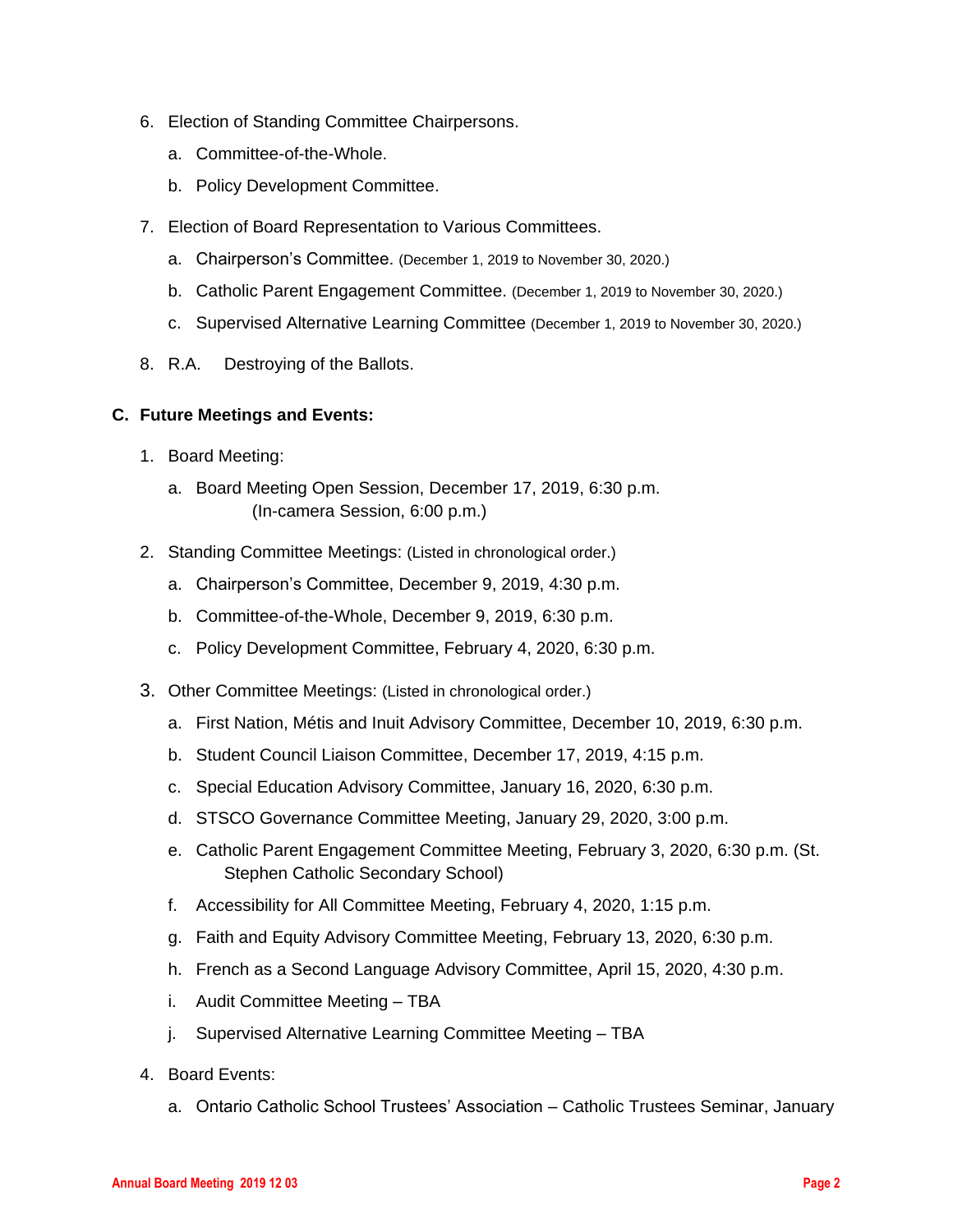17-18, 2020, Delta Hotels by Marriott Airport.

- b. Toonies for Tuition Board-wide Fundraising Day, April 23, 2020.
- c. St. Catherine Catholic Elementary School 25<sup>th</sup> Anniversary Celebration, April 28, 2020.
- d. OCSTA 2019-2020 AGM and Conference, Ottawa, April 30-May 2, 2020.
- e. Catholic Education Week, May 3-9, 2020.
- f. Catholic Student Leadership Awards, Holy Cross Catholic Secondary School, May 6, 2020.
- g. CPEC Parent Engagement Event, Holy Trinity Catholic Secondary School, May 20, 2020.
- h. CCSTA 2019-2020 AGM and Conference, Collingwood, ON, June 4-6, 2020.

#### **D. Conclusion**:

- 1. Closing Prayer.
- 2. Adjournment.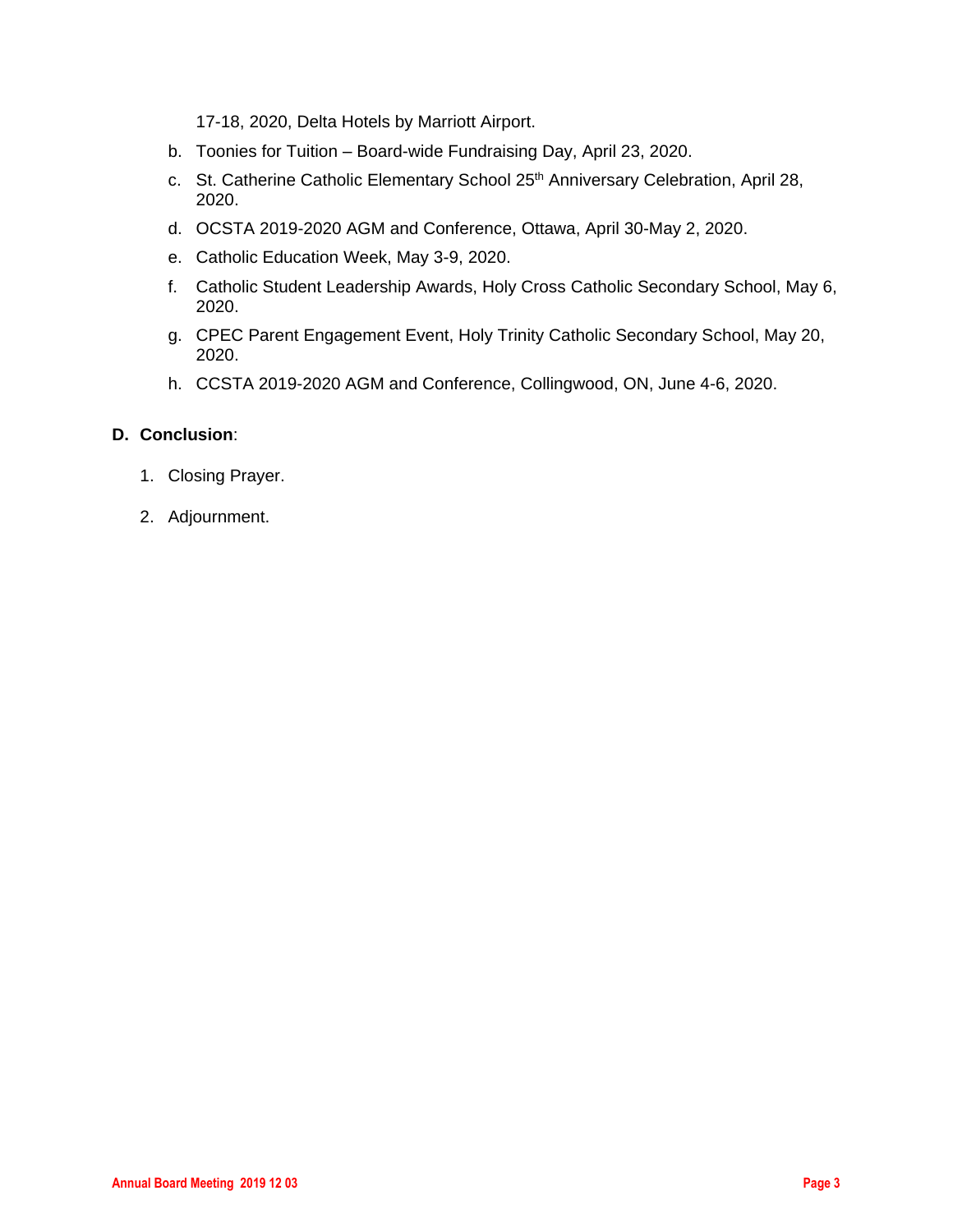### **Approval of Chairperson and Vice-chairperson as Signing Authorities.**

**R.A.** that the Chairperson, (name) **R.A. dividends** and Vice-chairperson, (name) (Vice-chairperson,  $(na)$ ) (Vice-chairperson,  $(na)$ ) (Vice-chairperson,  $(na)$ ) (Vice-chairperson,  $(na)$ ) (Vice-chairperson,  $(na)$ ) (Vice-chairperson,  $(na)$ ) (Vice-chairperson,  $(na)$ ) (Vice-chairpers signing authorities for the Board.

.

November 11, 2019 Chairperson's Committee